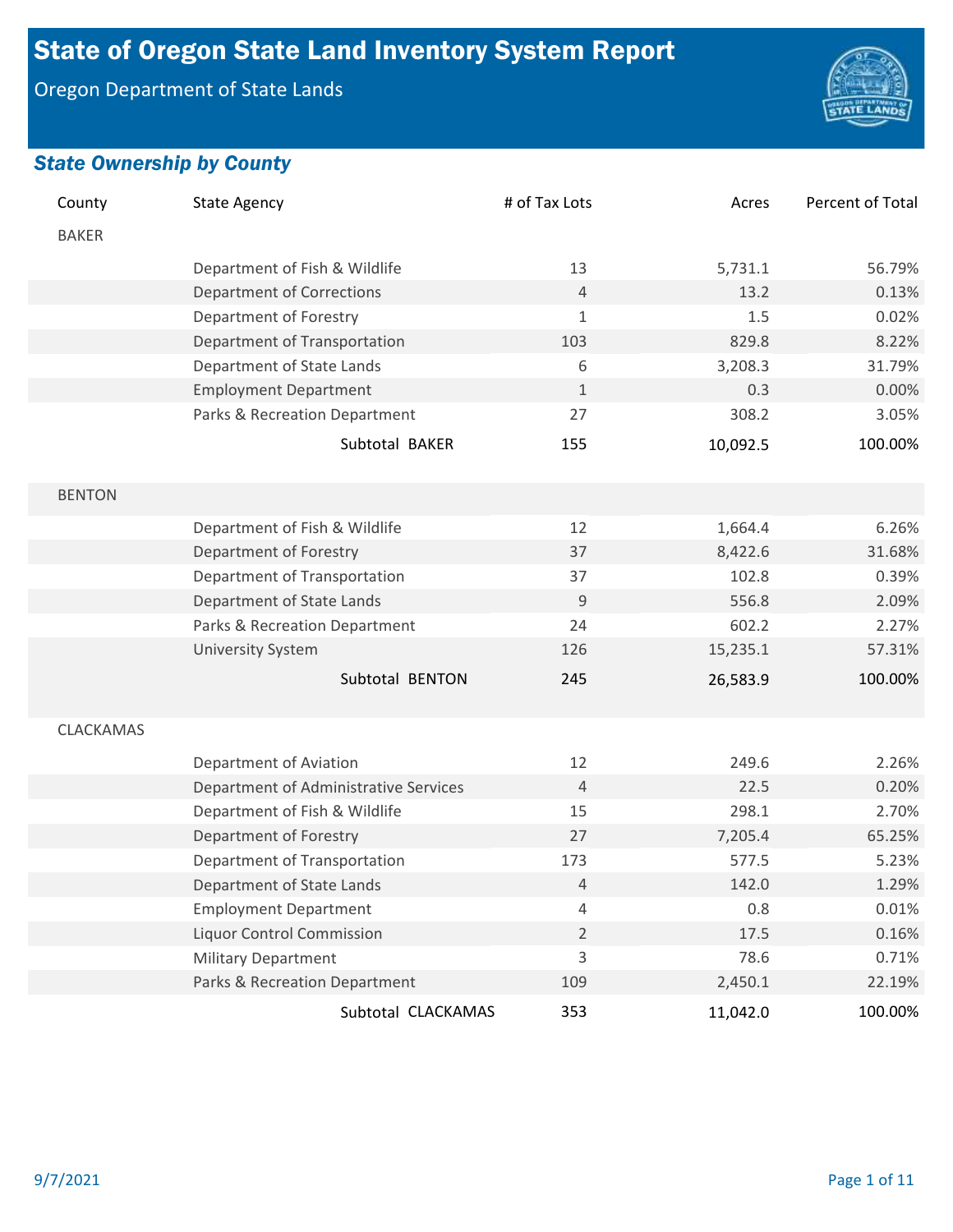| County         | <b>State Agency</b>                   | # of Tax Lots  | Acres     | Percent of Total |
|----------------|---------------------------------------|----------------|-----------|------------------|
| <b>CLATSOP</b> |                                       |                |           |                  |
|                | Department of Fish & Wildlife         | 42             | 1,497.1   | 0.94%            |
|                | Department of Forestry                | 582            | 143,861.6 | 90.34%           |
|                | Department of Transportation          | 288            | 730.0     | 0.46%            |
|                | Department of State Lands             | 50             | 2,551.2   | 1.60%            |
|                | <b>Military Department</b>            | 27             | 1,233.5   | 0.77%            |
|                | Parks & Recreation Department         | 108            | 9,361.6   | 5.88%            |
|                | <b>University System</b>              | 5              | 2.8       | 0.00%            |
|                | Subtotal CLATSOP                      | 1102           | 159,237.8 | 100.00%          |
| COLUMBIA       |                                       |                |           |                  |
|                | Department of Fish & Wildlife         | 24             | 5,542.5   | 34.13%           |
|                | Department of Forestry                | 31             | 6,368.6   | 39.22%           |
|                | Department of Transportation          | 93             | 674.7     | 4.16%            |
|                | Department of State Lands             | 17             | 880.5     | 5.42%            |
|                | <b>Military Department</b>            | $\mathbf{1}$   | 2.9       | 0.02%            |
|                | Parks & Recreation Department         | 19             | 350.9     | 2.16%            |
|                | <b>University System</b>              | $\mathbf{1}$   | 2,417.2   | 14.89%           |
|                | Subtotal COLUMBIA                     | 186            | 16,237.4  | 100.00%          |
| COOS           |                                       |                |           |                  |
|                |                                       |                |           |                  |
|                | Department of Aviation                | 6              | 139.4     | 0.20%            |
|                | Department of Fish & Wildlife         | 20             | 456.6     | 0.64%            |
|                | <b>Department of Corrections</b>      | $\overline{4}$ | 52.6      | 0.07%            |
|                | Department of Forestry                | 54             | 7,146.8   | 10.02%           |
|                | Department of Transportation          | 86             | 242.0     | 0.34%            |
|                | Department of State Lands             | 270            | 59,097.3  | 82.86%           |
|                | Military Department                   | $\mathbf{1}$   | 5.4       | 0.01%            |
|                | Parks & Recreation Department         | 65             | 4,140.0   | 5.80%            |
|                | <b>University System</b>              | 3              | 39.9      | 0.06%            |
|                | Subtotal COOS                         | 509            | 71,320.1  | 100.00%          |
| <b>CROOK</b>   |                                       |                |           |                  |
|                | Department of Administrative Services | $\mathbf 1$    | 39.0      | 0.41%            |
|                | Department of Fish & Wildlife         | $1\,$          | 2.3       | 0.02%            |
|                | Department of Forestry                | $\mathbf 1$    | 4.7       | 0.05%            |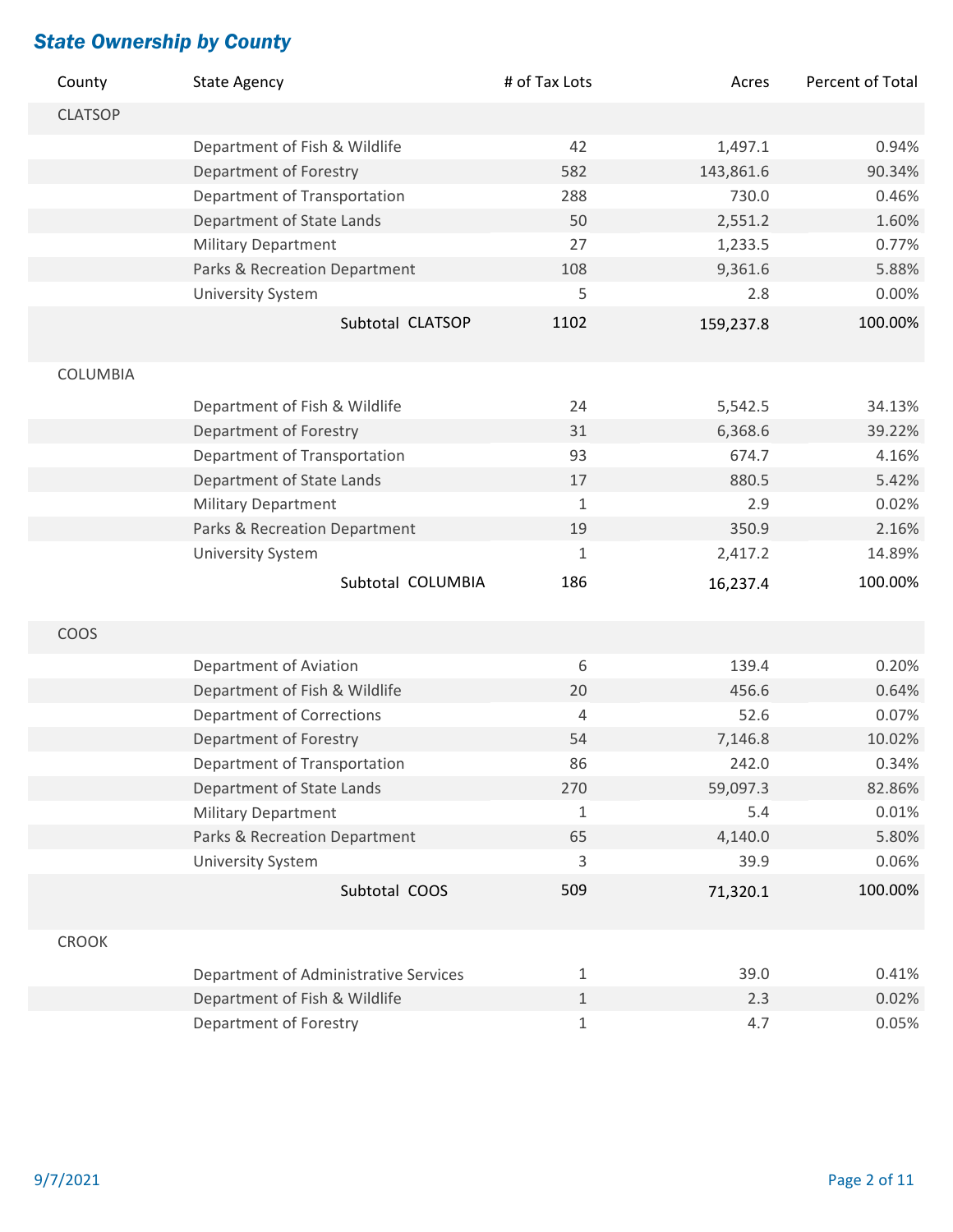| County           | <b>State Agency</b>                   | # of Tax Lots  | Acres    | Percent of Total |
|------------------|---------------------------------------|----------------|----------|------------------|
|                  | Department of Transportation          | 13             | 155.2    | 1.62%            |
|                  | Department of State Lands             | 30             | 9,107.2  | 95.19%           |
|                  | Parks & Recreation Department         | 3              | 259.3    | 2.71%            |
|                  | Subtotal CROOK                        | 49             | 9,567.6  | 100.00%          |
| <b>CURRY</b>     |                                       |                |          |                  |
|                  | Department of Aviation                | $\overline{2}$ | 159.3    | 1.35%            |
|                  | Department of Fish & Wildlife         | 5              | 48.3     | 0.41%            |
|                  | Department of Forestry                | 3              | 1.4      | 0.01%            |
|                  | Department of Transportation          | 28             | 531.8    | 4.52%            |
|                  | Department of State Lands             | $\overline{4}$ | 1,370.6  | 11.64%           |
|                  | Parks & Recreation Department         | 97             | 9,661.8  | 82.07%           |
|                  | Subtotal CURRY                        | 139            | 11,773.2 | 100.00%          |
| <b>DESCHUTES</b> |                                       |                |          |                  |
|                  | Department of Administrative Services | $\overline{4}$ | 3.9      | 0.01%            |
|                  | Department of Fish & Wildlife         | $\sqrt{4}$     | 23.7     | 0.05%            |
|                  | Department of Forestry                | $\mathbf{1}$   | 4.2      | 0.01%            |
|                  | Department of Transportation          | 133            | 994.5    | 1.95%            |
|                  | Department of State Lands             | 98             | 45,196.9 | 88.70%           |
|                  | <b>Water Resources Department</b>     | $\sqrt{4}$     | 991.5    | 1.95%            |
|                  | <b>Employment Department</b>          | $\mathbf{1}$   | 1.2      | 0.00%            |
|                  | <b>Military Department</b>            | $\overline{4}$ | 63.2     | 0.12%            |
|                  | Parks & Recreation Department         | 59             | 3,673.6  | 7.21%            |
|                  | Subtotal DESCHUTES                    | 308            | 50,952.8 | 100.00%          |
| <b>DOUGLAS</b>   |                                       |                |          |                  |
|                  | Department of Fish & Wildlife         | 19             | 408.2    | 0.88%            |
|                  | <b>Department of Human Services</b>   | $\mathbf{1}$   | $0.1\,$  | 0.00%            |
|                  | Department of Forestry                | 32             | 8,600.4  | 18.57%           |
|                  | Department of Transportation          | 188            | 1,559.3  | 3.37%            |
|                  | Department of State Lands             | 128            | 34,778.8 | 75.10%           |
|                  | <b>Employment Department</b>          | $\mathbf 1$    | 0.3      | 0.00%            |
|                  | <b>Military Department</b>            | $\overline{2}$ | 5.0      | 0.01%            |
|                  | Parks & Recreation Department         | 23             | 959.0    | 2.07%            |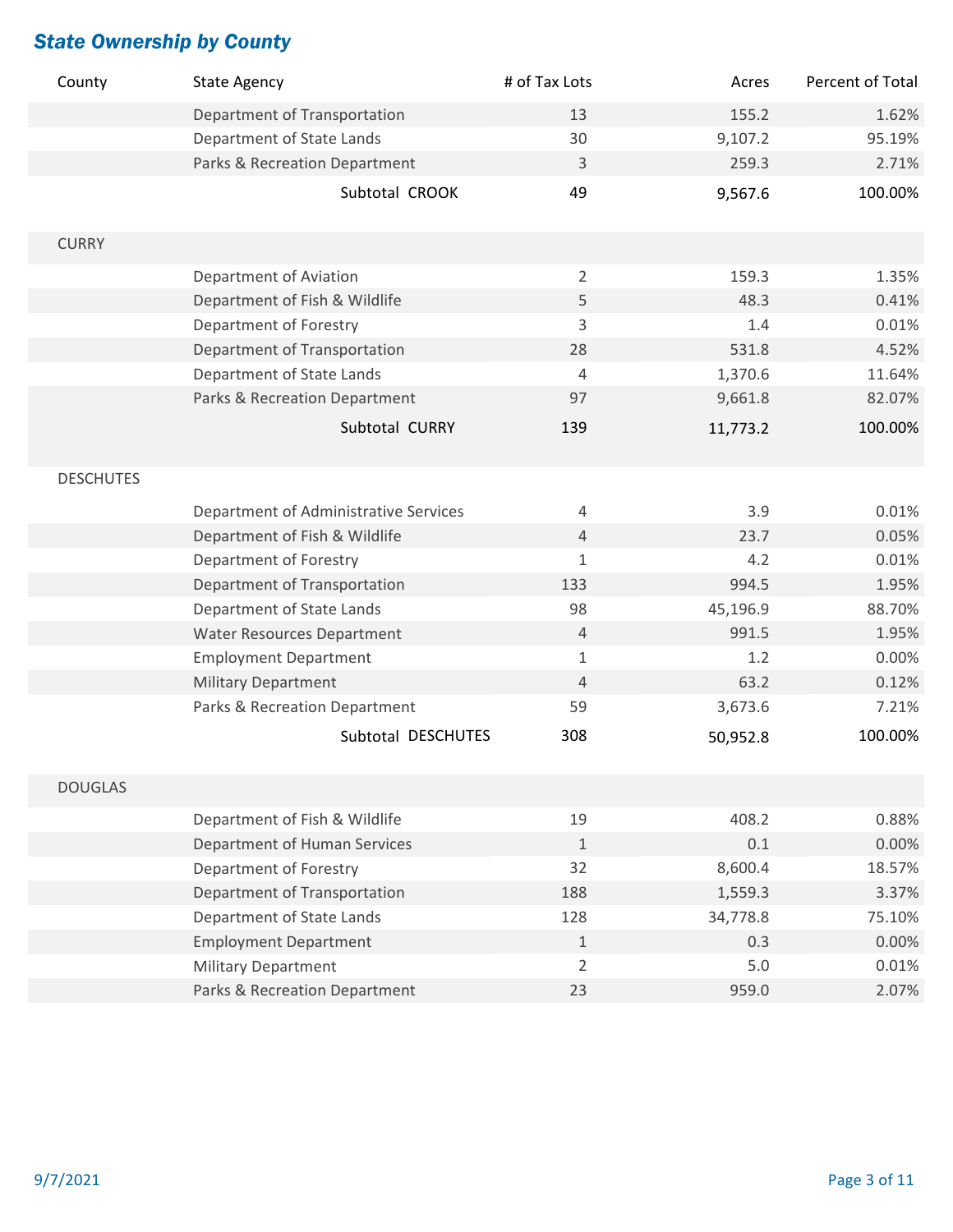| County            | <b>State Agency</b>           | # of Tax Lots  | Acres     | Percent of Total |
|-------------------|-------------------------------|----------------|-----------|------------------|
|                   | Subtotal DOUGLAS              | 394            | 46,311.1  | 100.00%          |
|                   |                               |                |           |                  |
| <b>GILLIAM</b>    |                               |                |           |                  |
|                   | Department of Aviation        | $\overline{4}$ | 92.8      | 1.14%            |
|                   | Department of Fish & Wildlife | $\overline{2}$ | 57.8      | 0.71%            |
|                   | Department of Transportation  | 30             | 210.1     | 2.58%            |
|                   | Department of State Lands     | 19             | 1,363.0   | 16.72%           |
|                   | Parks & Recreation Department | 31             | 6,427.4   | 78.85%           |
|                   | Subtotal GILLIAM              | 86             | 8,151.1   | 100.00%          |
|                   |                               |                |           |                  |
| <b>GRANT</b>      |                               |                |           |                  |
|                   | Department of Fish & Wildlife | 26             | 23,140.6  | 81.75%           |
|                   | Department of Forestry        | $\mathbf{1}$   | 1.0       | 0.00%            |
|                   | Department of Transportation  | 16             | 785.0     | 2.77%            |
|                   | Department of State Lands     | 16             | 4,196.8   | 14.83%           |
|                   | Parks & Recreation Department | $\overline{7}$ | 182.9     | 0.65%            |
|                   | Subtotal GRANT                | 66             | 28,306.3  | 100.00%          |
|                   |                               |                |           |                  |
| <b>HARNEY</b>     |                               |                |           |                  |
|                   | Department of Fish & Wildlife | 18             | 4,296.9   | 2.17%            |
|                   | Department of Transportation  | 49             | 1,306.2   | 0.66%            |
|                   | Department of State Lands     | 165            | 192,000.8 | 97.13%           |
|                   | <b>Military Department</b>    | $1\,$          | 1.5       | 0.00%            |
|                   | Parks & Recreation Department | 3              | 29.8      | 0.02%            |
|                   | Youth Authority               | $\mathbf{1}$   | 28.8      | 0.01%            |
|                   | Subtotal HARNEY               | 237            | 197,664.1 | 100.00%          |
|                   |                               |                |           |                  |
| <b>HOOD RIVER</b> |                               |                |           |                  |
|                   | Department of Aviation        | 11             | 46.1      | 1.25%            |
|                   | Department of Fish & Wildlife | $\overline{7}$ | 30.2      | 0.82%            |
|                   | Department of Forestry        | $\mathbf{1}$   | 3.1       | 0.08%            |
|                   | Department of Transportation  | 35             | 346.1     | 9.35%            |
|                   | Department of State Lands     | 4              | 1,004.5   | 27.14%           |
|                   | <b>Military Department</b>    | $\mathbf{1}$   | 1.6       | 0.04%            |
|                   | Parks & Recreation Department | 37             | 2,255.5   | 60.94%           |
|                   | <b>University System</b>      | $\overline{2}$ | 13.9      | 0.38%            |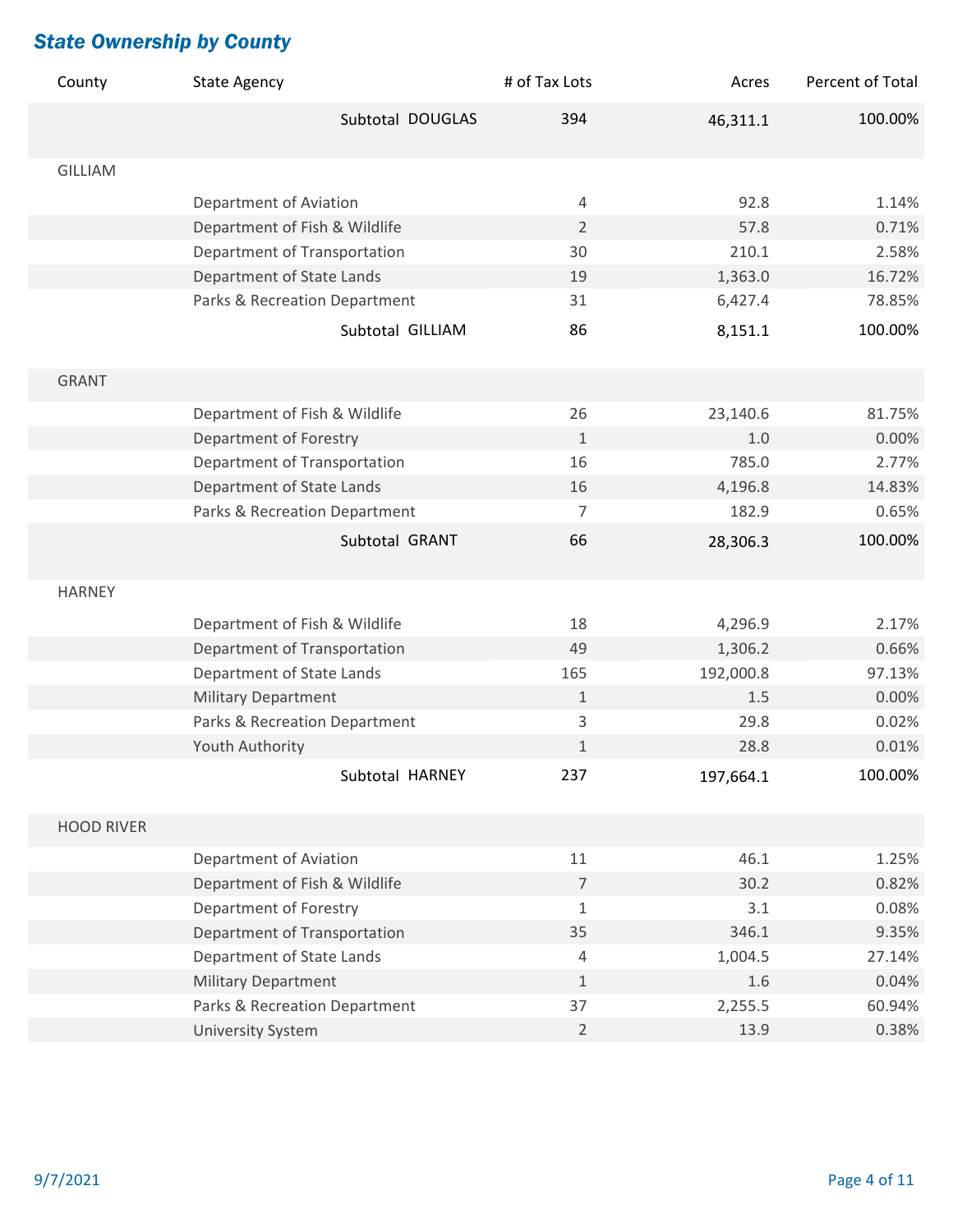| County           | <b>State Agency</b>                   | # of Tax Lots  | Acres   | Percent of Total |
|------------------|---------------------------------------|----------------|---------|------------------|
|                  | Subtotal HOOD RIVER                   | 98             | 3,700.9 | 100.00%          |
|                  |                                       |                |         |                  |
| <b>JACKSON</b>   |                                       |                |         |                  |
|                  | Department of Aviation                | 3              | 35.9    | 0.60%            |
|                  | Department of Administrative Services | 1              | 3.6     | 0.06%            |
|                  | Department of Fish & Wildlife         | 32             | 2,338.3 | 39.33%           |
|                  | <b>Department of Corrections</b>      | $\overline{2}$ | 319.1   | 5.37%            |
|                  | Department of Forestry                | 5              | 13.8    | 0.23%            |
|                  | Department of Transportation          | 155            | 712.1   | 11.98%           |
|                  | Department of State Lands             | 9              | 1,794.2 | 30.18%           |
|                  | <b>Employment Department</b>          | $\mathbf{1}$   | 0.5     | 0.01%            |
|                  | <b>Military Department</b>            | 4              | 6.1     | 0.10%            |
|                  | Parks & Recreation Department         | 22             | 559.8   | 9.41%            |
|                  | <b>University System</b>              | 51             | 162.6   | 2.74%            |
|                  | Subtotal JACKSON                      | 285            | 5,945.9 | 100.00%          |
| <b>JEFFERSON</b> |                                       |                |         |                  |
|                  |                                       |                | 327.2   | 10.95%           |
|                  | Department of Fish & Wildlife         | 5<br>3         | 459.9   | 15.39%           |
|                  | <b>Department of Corrections</b>      | 23             | 415.0   | 13.89%           |
|                  | Department of Transportation          |                |         |                  |
|                  | Department of State Lands             | $\mathbf{1}$   | 77.2    | 2.59%            |
|                  | Parks & Recreation Department         | 22             | 1,707.9 | 57.17%           |
|                  | Subtotal JEFFERSON                    | 54             | 2,987.2 | 100.00%          |
| <b>JOSEPHINE</b> |                                       |                |         |                  |
|                  | Department of Fish & Wildlife         | 1              | 22.4    | 0.26%            |
|                  | Department of Forestry                | 12             | 2,485.1 | 28.71%           |
|                  | Department of Transportation          | 60             | 815.6   | 9.42%            |
|                  | Department of State Lands             | 17             | 4,086.4 | 47.21%           |
|                  | <b>Military Department</b>            | 1              | 5.9     | 0.07%            |
|                  | Parks & Recreation Department         | 27             | 1,220.8 | 14.11%           |
|                  | Youth Authority                       | 4              | 18.6    | 0.21%            |
|                  | Subtotal JOSEPHINE                    | 122            | 8,654.9 | 100.00%          |
|                  |                                       |                |         |                  |
| <b>KLAMATH</b>   |                                       |                |         |                  |
|                  | Department of Aviation                | 11             | 115.6   | 0.10%            |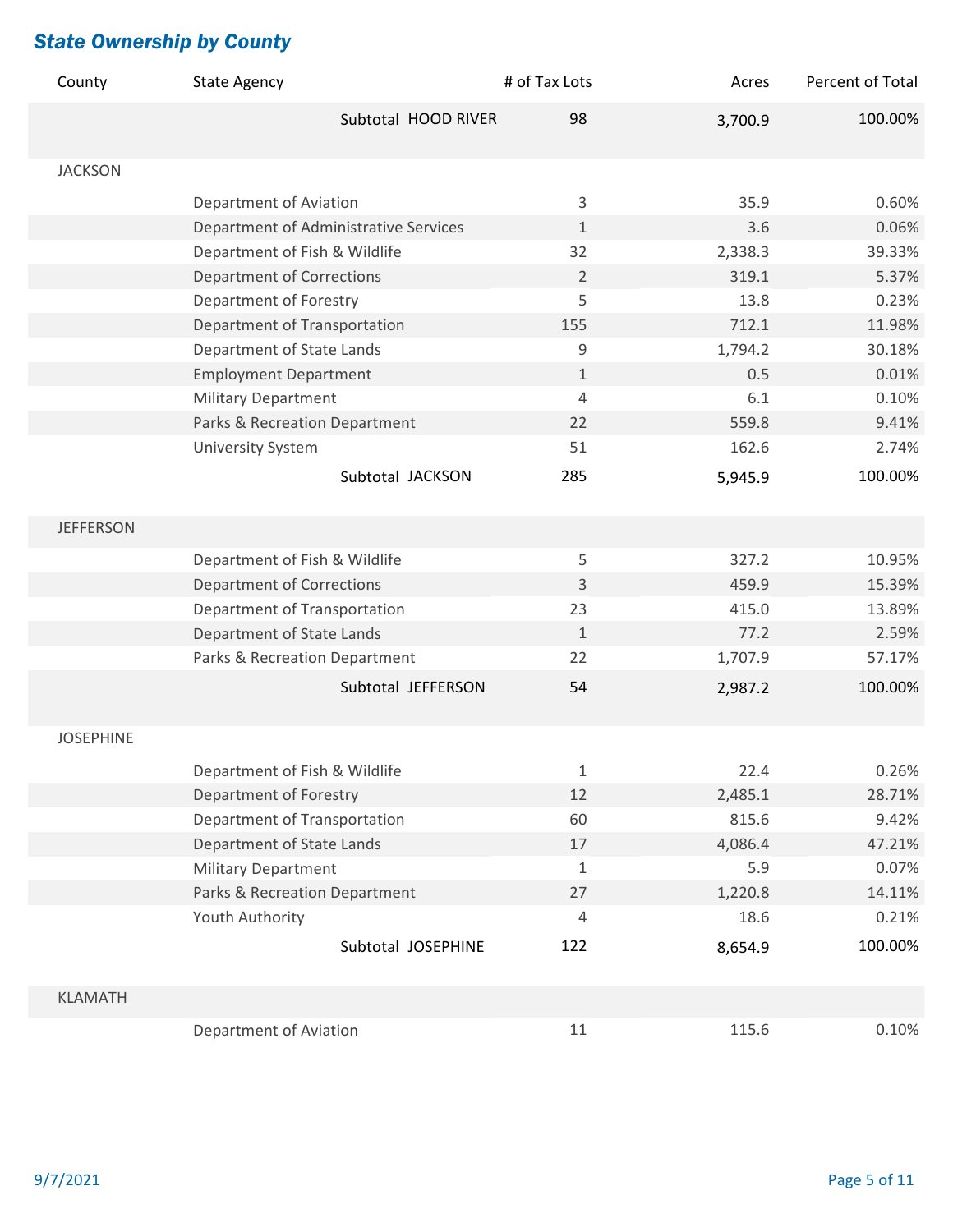| County         | <b>State Agency</b>                   | # of Tax Lots  | Acres     | Percent of Total |
|----------------|---------------------------------------|----------------|-----------|------------------|
|                | Department of Fish & Wildlife         | 34             | 3,442.7   | 3.01%            |
|                | Department of Forestry                | 201            | 98,847.1  | 86.37%           |
|                | Department of Transportation          | 39             | 656.3     | 0.57%            |
|                | Department of State Lands             | 41             | 9,326.3   | 8.15%            |
|                | <b>Employment Department</b>          | $\overline{4}$ | 0.6       | 0.00%            |
|                | Parks & Recreation Department         | 19             | 1,748.8   | 1.53%            |
|                | <b>University System</b>              | $\mathsf 9$    | 307.4     | 0.27%            |
|                | Subtotal KLAMATH                      | 358            | 114,444.8 | 100.00%          |
| LAKE           |                                       |                |           |                  |
|                | Department of Fish & Wildlife         | 26             | 14,064.2  | 12.02%           |
|                | <b>Department of Corrections</b>      | $\mathsf{3}$   | 102.4     | 0.09%            |
|                | Department of Transportation          | 53             | 1,034.8   | 0.88%            |
|                | Department of State Lands             | 104            | 99,600.0  | 85.15%           |
|                | <b>Water Resources Department</b>     | 5              | 1,328.4   | 1.14%            |
|                | Parks & Recreation Department         | $9$            | 846.1     | 0.72%            |
|                | Subtotal LAKE                         | 200            | 116,975.7 | 100.00%          |
| LANE           |                                       |                |           |                  |
|                | Department of Aviation                | $\overline{7}$ | 119.9     | 0.37%            |
|                | Department of Administrative Services | $\mathbf{1}$   | 0.6       | 0.00%            |
|                | Department of Fish & Wildlife         | 38             | 394.0     | 1.20%            |
|                | <b>Department of Corrections</b>      | 3              | 261.7     | 0.80%            |
|                | Department of Forestry                | 155            | 24,269.1  | 74.04%           |
|                | Department of Transportation          | 294            | 896.7     | 2.74%            |
|                | Department of State Lands             | 16             | 1,348.0   | 4.11%            |
|                | <b>Employment Department</b>          | $\overline{4}$ | $1.5\,$   | 0.00%            |
|                | <b>Military Department</b>            | $\overline{2}$ | 22.9      | 0.07%            |
|                | Parks & Recreation Department         | 133            | 5,088.2   | 15.52%           |
|                | <b>University System</b>              | 143            | 374.0     | 1.14%            |
|                | Subtotal LANE                         | 796            | 32,776.5  | 100.00%          |
| <b>LINCOLN</b> |                                       |                |           |                  |
|                | Department of Aviation                | 25             | 132.9     | 0.55%            |
|                | Department of Fish & Wildlife         | 23             | 286.2     | 1.18%            |
|                | Department of Forestry                | 61             | 15,272.8  | 63.11%           |
|                | Department of Transportation          | 94             | 331.9     | 1.37%            |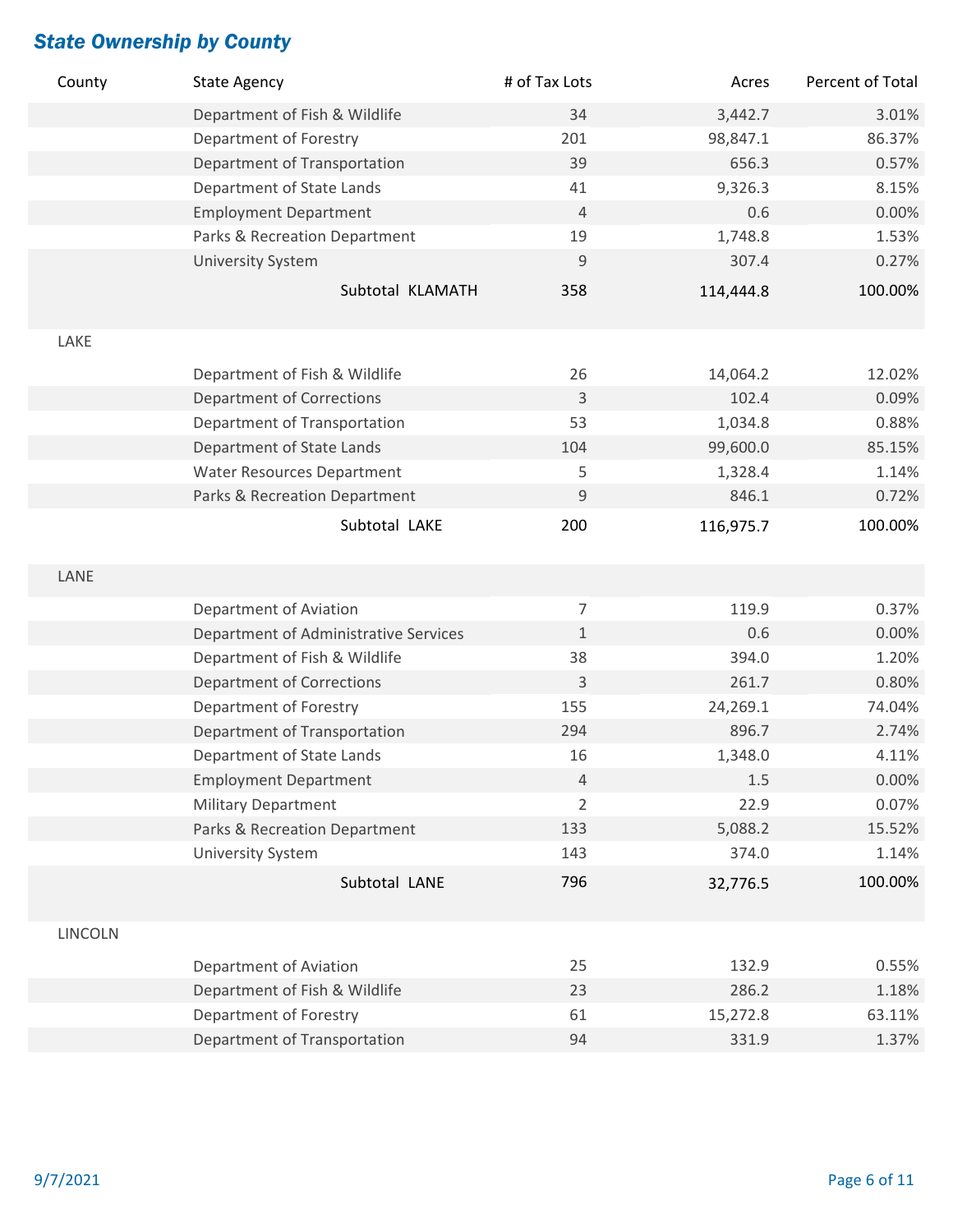| County         | <b>State Agency</b>               | # of Tax Lots  | Acres     | Percent of Total |
|----------------|-----------------------------------|----------------|-----------|------------------|
|                | Department of State Lands         | 32             | 4,453.7   | 18.40%           |
|                | <b>Military Department</b>        | $\overline{2}$ | 5.1       | 0.02%            |
|                | Parks & Recreation Department     | 175            | 3,465.7   | 14.32%           |
|                | <b>University System</b>          | $\overline{2}$ | 250.2     | 1.03%            |
|                | Subtotal LINCOLN                  | 414            | 24,198.4  | 100.00%          |
|                |                                   |                |           |                  |
| <b>LINN</b>    |                                   |                |           |                  |
|                | Department of Aviation            | $\,8\,$        | 73.1      | 0.29%            |
|                | Department of Fish & Wildlife     | 11             | 208.5     | 0.83%            |
|                | Department of Forestry            | 27             | 21,184.2  | 84.72%           |
|                | Department of Transportation      | 113            | 1,043.9   | 4.17%            |
|                | Department of State Lands         | $\,6\,$        | 268.6     | 1.07%            |
|                | Department of Veterans' Affairs   | $\overline{2}$ | 16.5      | 0.07%            |
|                | <b>Water Resources Department</b> | $1\,$          | 356.1     | 1.42%            |
|                | <b>Employment Department</b>      | $\mathsf{3}$   | 0.8       | 0.00%            |
|                | Military Department               | $\overline{2}$ | 1.6       | 0.01%            |
|                | Parks & Recreation Department     | 31             | 1,321.3   | 5.28%            |
|                | <b>University System</b>          | 9              | 507.3     | 2.03%            |
|                | Youth Authority                   | $\mathbf{1}$   | 24.3      | 0.10%            |
|                | Subtotal LINN                     | 214            | 25,006.1  | 100.00%          |
|                |                                   |                |           |                  |
| <b>MALHEUR</b> |                                   |                |           |                  |
|                | Department of Aviation            | $\mathbf{1}$   | 84.9      | 0.03%            |
|                | Department of Agriculture         | $\overline{2}$ | 0.3       | 0.00%            |
|                | Department of Fish & Wildlife     | 26             | 2,861.8   | 0.99%            |
|                | <b>Department of Corrections</b>  | 3              | 537.7     | 0.19%            |
|                | Department of Transportation      | 95             | 1,140.1   | 0.40%            |
|                | Department of State Lands         | 166            | 280,676.5 | 97.38%           |
|                | <b>Water Resources Department</b> | $\overline{2}$ | 81.1      | 0.03%            |
|                | <b>Employment Department</b>      | $1\,$          | 0.3       | 0.00%            |
|                | <b>Military Department</b>        | $\sqrt{4}$     | 18.4      | 0.01%            |
|                | Parks & Recreation Department     | 20             | 2,700.2   | 0.94%            |
|                | <b>University System</b>          | 2              | 116.2     | 0.04%            |
|                | Subtotal MALHEUR                  | 322            | 288,217.7 | 100.00%          |
|                |                                   |                |           |                  |
| <b>MARION</b>  |                                   |                |           |                  |
|                | Department of Aviation            | 16             | 151.6     | 0.43%            |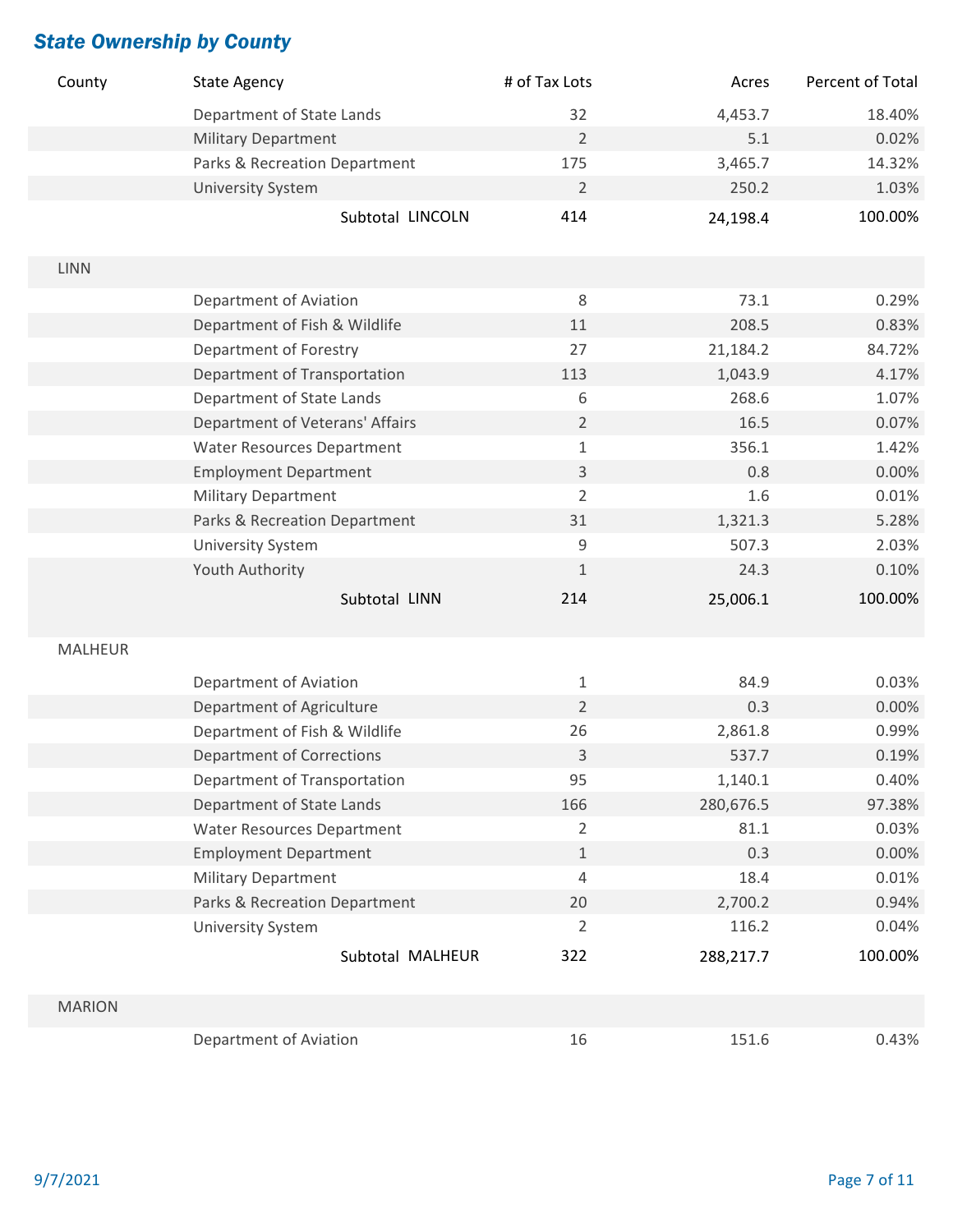| County           | <b>State Agency</b>                   | # of Tax Lots  | Acres    | Percent of Total |
|------------------|---------------------------------------|----------------|----------|------------------|
|                  | Department of Administrative Services | 70             | 940.9    | 2.68%            |
|                  | Department of Education               | 3              | 38.1     | 0.11%            |
|                  | Department of Fish & Wildlife         | 23             | 705.6    | 2.01%            |
|                  | Department of Human Services          | 1              | 2.7      | 0.01%            |
|                  | <b>Department of Corrections</b>      | 16             | 1,346.6  | 3.84%            |
|                  | Department of Forestry                | 120            | 18,723.1 | 53.42%           |
|                  | Department of Transportation          | 182            | 639.7    | 1.83%            |
|                  | Department of State Lands             | 14             | 1,020.7  | 2.91%            |
|                  | <b>Water Resources Department</b>     | $1\,$          | 0.1      | 0.00%            |
|                  | <b>Employment Department</b>          | 3              | 1.2      | 0.00%            |
|                  | <b>Military Department</b>            | $8\,$          | 38.9     | 0.11%            |
|                  | Parks & Recreation Department         | 61             | 11,169.0 | 31.87%           |
|                  | Youth Authority                       | 3              | 271.8    | 0.78%            |
|                  | Subtotal MARION                       | 521            | 35,050.0 | 100.00%          |
| <b>MORROW</b>    |                                       |                |          |                  |
|                  | Department of Fish & Wildlife         | $\overline{4}$ | 154.6    | 5.81%            |
|                  | Department of Transportation          | $8\,$          | 86.5     | 3.25%            |
|                  | Department of State Lands             | 7              | 2,420.5  | 90.94%           |
|                  |                                       |                |          |                  |
|                  | Subtotal MORROW                       | 19             | 2,661.6  | 100.00%          |
| <b>MULTNOMAH</b> |                                       |                |          |                  |
|                  |                                       |                |          |                  |
|                  | Department of Administrative Services | 17             | 5.2      | 0.08%            |
|                  | Department of Environmental Quality   | $\mathbf{1}$   | 0.1      | 0.00%            |
|                  | Department of Fish & Wildlife         | 24             | 1,484.9  | 22.64%           |
|                  | <b>Department of Corrections</b>      | $\overline{2}$ | 24.7     | 0.38%            |
|                  | Department of Transportation          | 549            | 788.3    | 12.02%           |
|                  | Department of State Lands             | $\mathsf{3}$   | 70.6     | 1.08%            |
|                  | <b>Military Department</b>            | 5              | 25.0     | 0.38%            |
|                  | Parks & Recreation Department         | 205            | 3,970.8  | 60.55%           |
|                  | <b>University System</b>              | 130            | 188.5    | 2.87%            |
|                  | Subtotal MULTNOMAH                    | 936            | 6,558.1  | 100.00%          |
| <b>POLK</b>      |                                       |                |          |                  |
|                  | Department of Aviation                | $\overline{7}$ | 85.1     | 0.79%            |
|                  | Department of Fish & Wildlife         | $\overline{2}$ | 78.9     | 0.73%            |
|                  | Department of Forestry                | 18             | 6,418.3  | 59.28%           |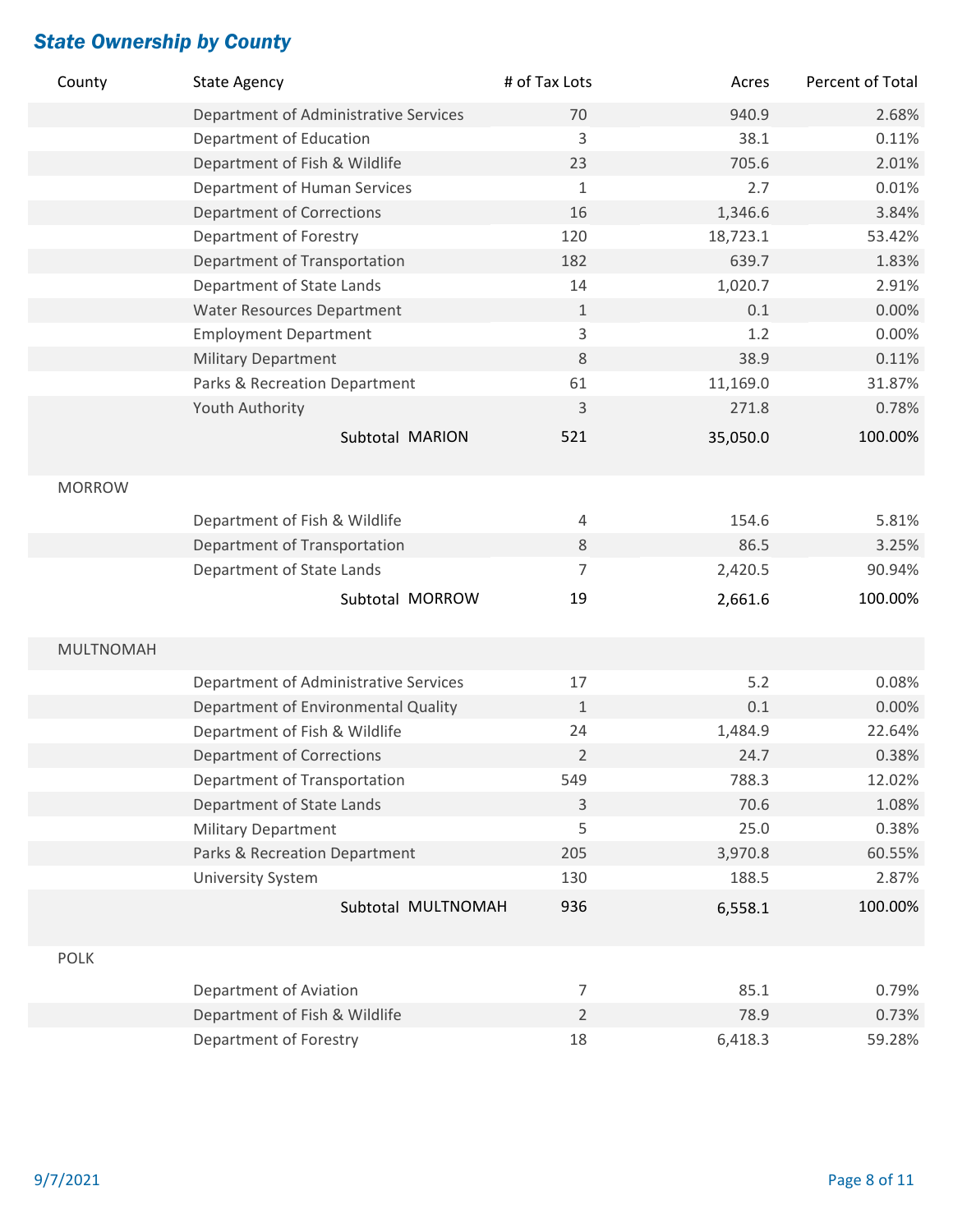| County           | <b>State Agency</b>                   | # of Tax Lots  | Acres     | Percent of Total |
|------------------|---------------------------------------|----------------|-----------|------------------|
|                  | Department of Transportation          | 37             | 61.3      | 0.57%            |
|                  | Department of State Lands             | 11             | 1,737.7   | 16.05%           |
|                  | <b>Military Department</b>            | $\mathbf{1}$   | 0.3       | 0.00%            |
|                  | Parks & Recreation Department         | 41             | 1,698.5   | 15.69%           |
|                  | University System                     | 50             | 747.2     | 6.90%            |
|                  | Subtotal POLK                         | 167            | 10,827.1  | 100.00%          |
| SHERMAN          |                                       |                |           |                  |
|                  | Department of Aviation                | 5              | 70.3      | 0.77%            |
|                  | Department of Fish & Wildlife         | 27             | 6,639.8   | 72.25%           |
|                  | Department of Transportation          | 6              | 133.4     | 1.45%            |
|                  | Department of State Lands             | 5              | 234.4     | 2.55%            |
|                  | Parks & Recreation Department         | 22             | 2,112.0   | 22.98%           |
|                  | Subtotal SHERMAN                      | 65             | 9,190.0   | 100.00%          |
| <b>TILLAMOOK</b> |                                       |                |           |                  |
|                  | Department of Aviation                | $\mathbf{1}$   | 8.7       | 0.00%            |
|                  | Department of Fish & Wildlife         | 35             | 334.0     | 0.11%            |
|                  | Department of Forestry                | 805            | 296,659.5 | 95.79%           |
|                  | Department of Transportation          | 16             | 62.4      | 0.02%            |
|                  | Department of State Lands             | 28             | 5,284.8   | 1.71%            |
|                  | Parks & Recreation Department         | 55             | 7,290.5   | 2.35%            |
|                  | University System                     | 3              | 11.5      | 0.00%            |
|                  | Youth Authority                       | $\mathbf{1}$   | 36.6      | 0.01%            |
|                  | Subtotal TILLAMOOK                    | 944            | 309,688.0 | 100.00%          |
| <b>UMATILLA</b>  |                                       |                |           |                  |
|                  | Department of Agriculture             | $\mathbf{1}$   | 2.4       | 0.01%            |
|                  | Department of Administrative Services | 5              | 11.5      | 0.06%            |
|                  | Department of Fish & Wildlife         | 47             | 13,456.2  | 69.79%           |
|                  | <b>Department of Corrections</b>      | $\overline{2}$ | 319.2     | 1.66%            |
|                  | Department of Forestry                | 3              | 5.1       | 0.03%            |
|                  | Department of Transportation          | 155            | 815.3     | 4.23%            |
|                  | Department of State Lands             | 3              | 299.6     | 1.55%            |
|                  | <b>Military Department</b>            | 3              | 7.8       | 0.04%            |
|                  | Parks & Recreation Department         | 11             | 4,142.3   | 21.48%           |
|                  | University System                     | $1\,$          | 222.0     | 1.15%            |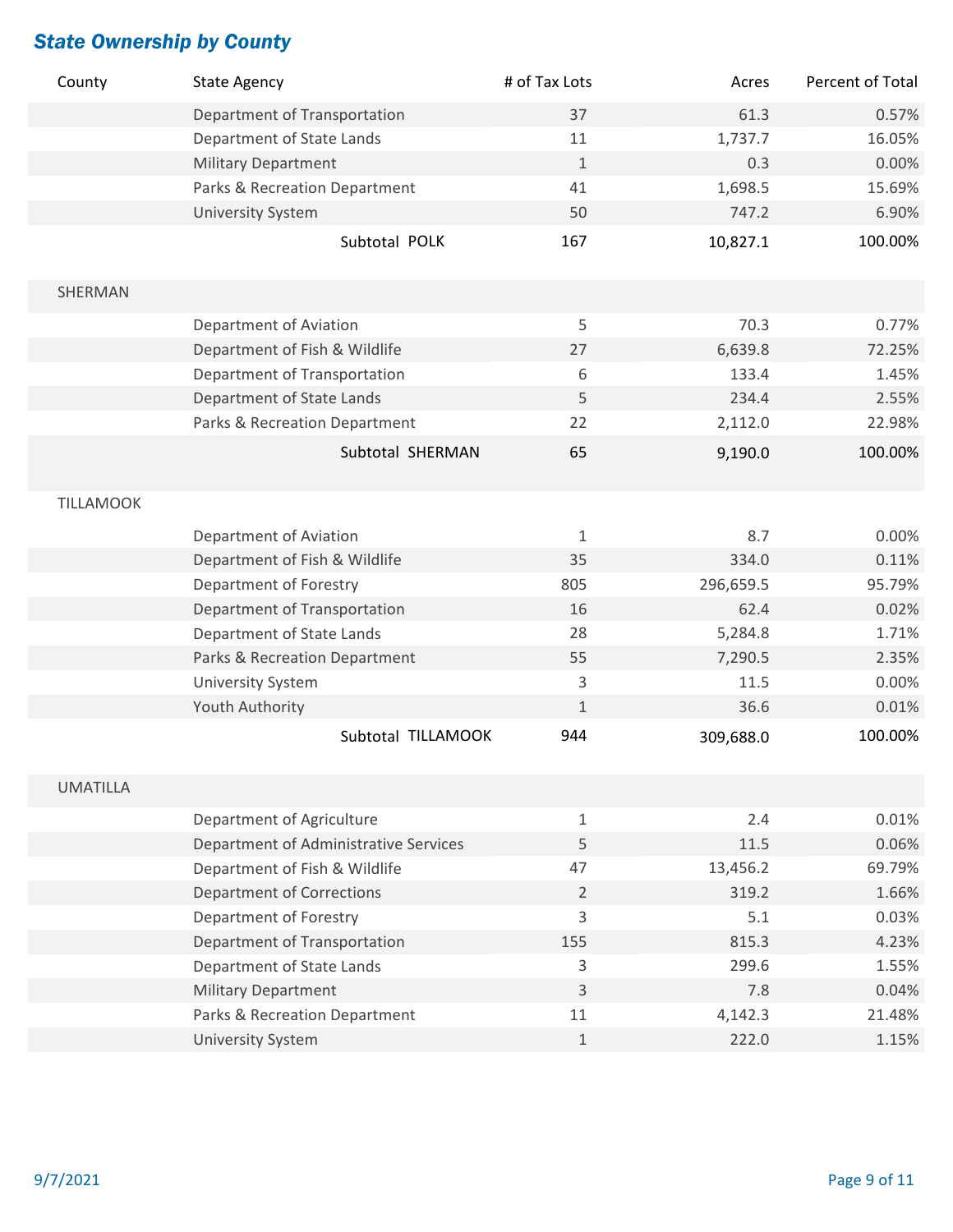| County            | <b>State Agency</b>                   | # of Tax Lots  | Acres    | Percent of Total |
|-------------------|---------------------------------------|----------------|----------|------------------|
|                   | Subtotal UMATILLA                     | 231            | 19,281.3 | 100.00%          |
| <b>UNION</b>      |                                       |                |          |                  |
|                   | Department of Fish & Wildlife         | 46             | 5,712.1  | 47.67%           |
|                   | Department of Forestry                | 3              | 27.2     | 0.23%            |
|                   | Department of Transportation          | 65             | 437.3    | 3.65%            |
|                   | Department of State Lands             | 9              | 1,031.4  | 8.61%            |
|                   | <b>Military Department</b>            | $\mathbf{1}$   | 39.2     | 0.33%            |
|                   | Parks & Recreation Department         | 24             | 1,544.0  | 12.89%           |
|                   | <b>University System</b>              | 23             | 3,191.8  | 26.64%           |
|                   | Subtotal UNION                        | 171            | 11,983.1 | 100.00%          |
|                   |                                       |                |          |                  |
| WALLOWA           |                                       |                |          |                  |
|                   | Department of Aviation                | 6              | 106.2    | 0.72%            |
|                   | Department of Fish & Wildlife         | 57             | 12,656.5 | 86.11%           |
|                   | Department of Forestry                | $\overline{2}$ | 4.6      | 0.03%            |
|                   | Department of Transportation          | 23             | 130.7    | 0.89%            |
|                   | Department of State Lands             | 4              | 742.2    | 5.05%            |
|                   | Parks & Recreation Department         | 28             | 1,057.7  | 7.20%            |
|                   | Subtotal WALLOWA                      | 120            | 14,697.9 | 100.00%          |
|                   |                                       |                |          |                  |
| <b>WASCO</b>      |                                       |                |          |                  |
|                   | Department of Fish & Wildlife         | 62             | 31,014.3 | 91.76%           |
|                   | Department of Forestry                | $\overline{2}$ | 7.8      | 0.02%            |
|                   | Department of Transportation          | 39             | 561.9    | 1.66%            |
|                   | Department of State Lands             | 3              | 628.7    | 1.86%            |
|                   | Department of Veterans' Affairs       | $\mathbf{1}$   | 14.9     | 0.04%            |
|                   | <b>Military Department</b>            | $\mathbf{1}$   | 1.2      | 0.00%            |
|                   | Parks & Recreation Department         | 44             | 1,571.5  | 4.65%            |
|                   | Subtotal WASCO                        | 152            | 33,800.4 | 100.00%          |
|                   |                                       |                |          |                  |
| <b>WASHINGTON</b> |                                       |                |          |                  |
|                   | Department of Administrative Services | $\mathbf{1}$   | 5.9      | 0.01%            |
|                   | <b>Department of Corrections</b>      | 5              | 105.1    | 0.21%            |
|                   | Department of Forestry                | 59             | 46,347.3 | 94.28%           |
|                   | <b>Department of Transportation</b>   | 124            | 358.3    | 0.73%            |